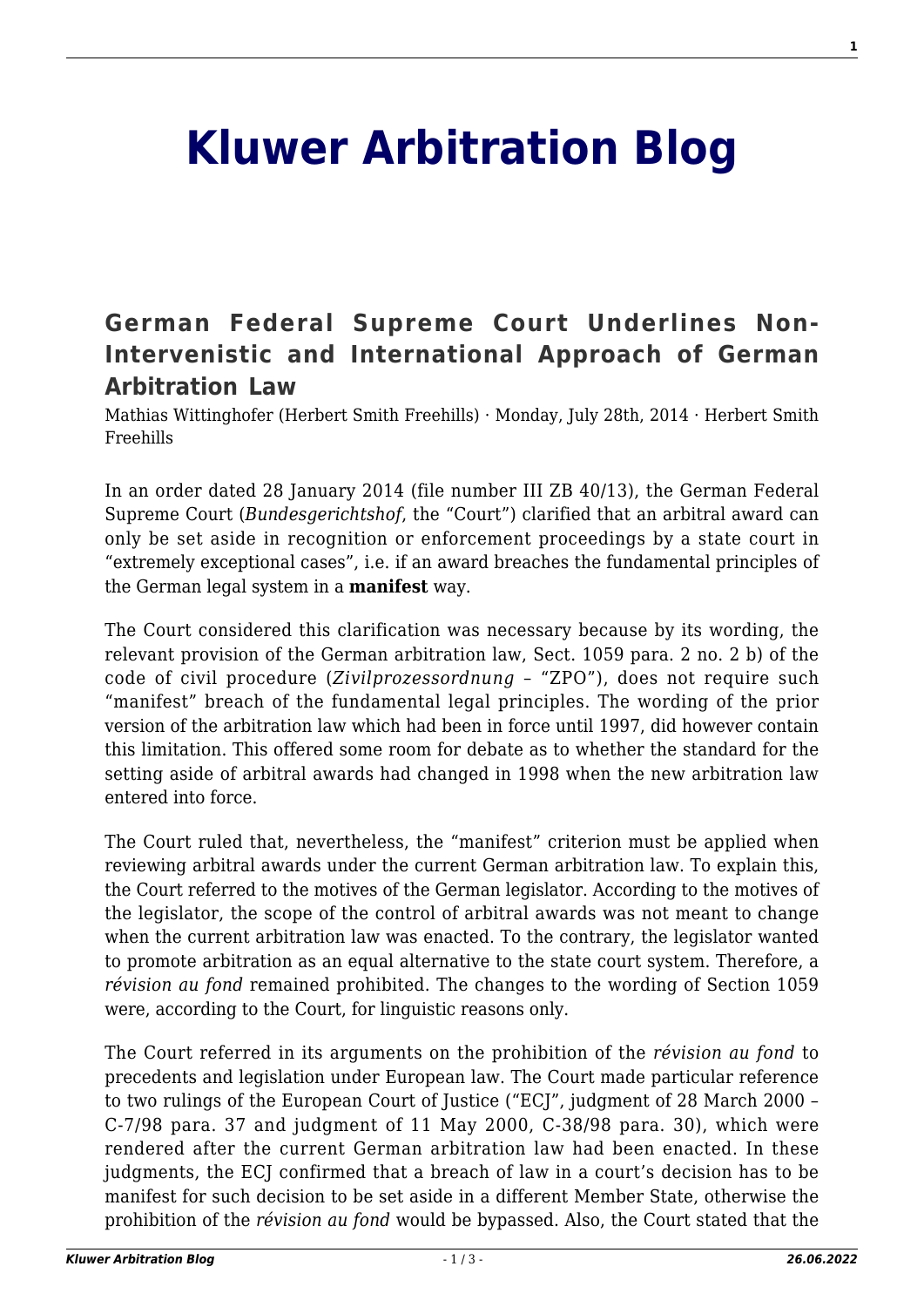prohibition of the *révision au fond* is an important element of European legislation since it is contained in various acts of European legislation such as, for example, Art. 21 of the Rome-I Regulation, Art. 26 of the Rome-II Regulation, Article 12 of the Rome-III Regulation and Art. 34 no. 1 of the Brussels Regulation.

The Court rendered the order in respect of a domestic arbitral award. The order does however also apply to foreign awards subject to the New York Convention on the Recognition and Enforcement of Foreign Arbitral Awards, to which Germany is a signatory. This is because the order shows the general understanding of the Court of the German *ordre public*: in the official headnotes, the Court does not distinguish between domestic and foreign awards. Also, in the reasoning of the order, the Court, without reservation, referred to laws and decisions which deal with the enforcement of foreign court decisions and foreign arbitral awards.

With this decision, the German Federal Supreme Court has again underlined the nonintervenistic and international approach followed by German arbitration law ever since Germany enacted the UNCITRALModel Law on International Commercial Arbitration in 1998.

## **Profile Navigator and Relationship Indicator**

Offers 6,200+ data-driven arbitrator, expert witness and counsel profiles and the ability to explore relationships of 13,500+ arbitration practitioners and experts for potential conflicts of interest.

[Learn how](https://www.wolterskluwer.com/en/solutions/kluwerarbitration/practiceplus?utm_source=arbitrationblog&utm_medium=articleCTA&utm_campaign=article-banner) **[Kluwer Arbitration Practice Plus](https://www.wolterskluwer.com/en/solutions/kluwerarbitration/practiceplus?utm_source=arbitrationblog&utm_medium=articleCTA&utm_campaign=article-banner)** [can support you.](https://www.wolterskluwer.com/en/solutions/kluwerarbitration/practiceplus?utm_source=arbitrationblog&utm_medium=articleCTA&utm_campaign=article-banner)

*To make sure you do not miss out on regular updates from the Kluwer Arbitration Blog, please subscribe [here](http://arbitrationblog.kluwerarbitration.com/newsletter/). To submit a proposal for a blog post, please consult our [Editorial Guidelines.](http://arbitrationblog.kluwerarbitration.com/editorial-guidelines/)*